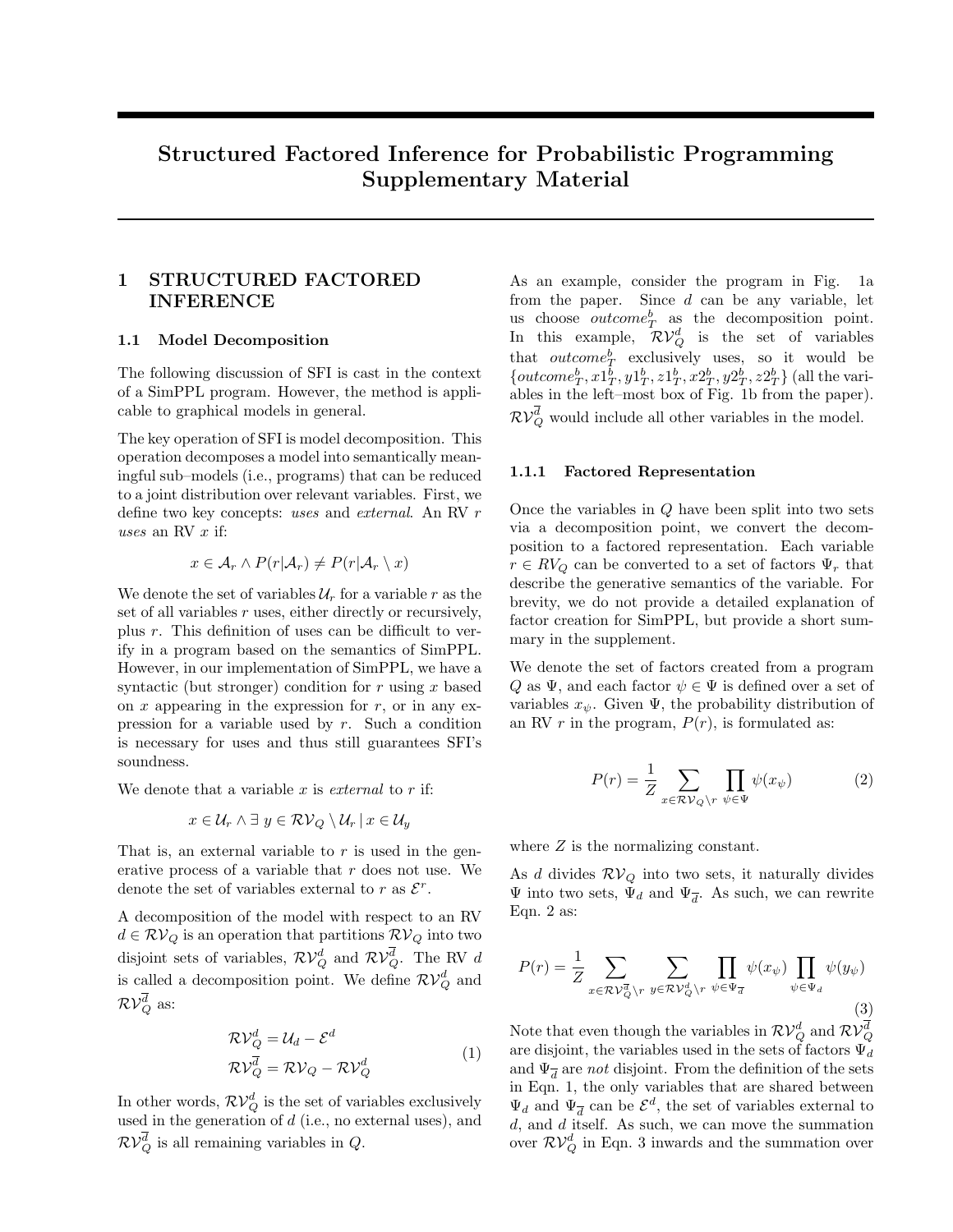d to the outer summation, so that we get:

$$
P(r) = \frac{1}{Z} \sum_{x \in \{\mathcal{RV}_Q^{\overline{d}} \cup d\} \backslash r} \prod_{\psi \in \Psi_{\overline{d}}} \psi(x_{\psi}) \sum_{y \in \{\mathcal{RV}_Q^d \backslash d\} \backslash r} \prod_{\psi \in \Psi_d} \psi(y_{\psi})
$$
  
= 
$$
\frac{1}{Z} \sum_{x \in \{\mathcal{RV}_Q^{\overline{d}} \cup d\} \backslash r} \prod_{\psi \in \Psi_{\overline{d}}} \psi(x_{\psi}) \psi^{\mathcal{E}^d}
$$

where  $\psi^{\mathcal{E}^d}$  is a joint factor over d and the external variables defined with respect to  $d$ . Again looking at Fig. 1a from the paper as an example, with  $outcome<sup>b</sup><sub>T</sub>$  as the decomposition point, we perform the summation over  $\{x1^b_T, y1^b_T, z1^b_T, x2^b_T, y2^b_T, z2^b_T\}$  and are left with a factor over only *outcome<sup>b</sup><sub>1</sub>*. This factor can them be multiplied with the remaining factors in the program and  $outcome_T^b$  can be summed out.

In this formulation, a decomposition point  $d$  implies a structured process to compute  $P(r)$  from a set of factors defined on a model: First, compute a joint distribution with respect to the decomposition point, then compute  $P(r)$  using the joint distribution and the remaining factors. Computing the joint distribution over the external variables can be accomplished by any algorithm, as can the computation of  $P(r)$  once the joint distribution is computed.

So far, we have only mentioned a single decomposition point in a model. However, multiple decomposition points can be defined on a model. In Fig. 1b from the paper, for example, there are four natural decomposition points  $(\mathit{outcome}_T^b, \mathit{outcome}_F^b, \mathit{outcome}_T^c, \mathit{outcome}_F^c)$  that can be marginalized independently (shown as the boxes in Fig. 1b from the paper). Eqn. 3 can be reformulated for multiple points as:

$$
P(r) = \frac{1}{Z} \sum_{x \in \{\mathcal{RV}_Q^{\overline{D}} \cup D\} \backslash r} \prod_{\psi \in \Psi_{\overline{D}}} \psi(x_{\psi}) \prod_{k=1}^n \psi^{\mathcal{E}^{d_k}} \qquad (4)
$$

where there are *n* decomposition points, and  $RV_{Q}^{D}$ is the intersection of  $\mathcal{RV}_Q^{d_k}, k = 1, \ldots n$ . Decomposition points can be nested inside other decomposition points, allowing inference to proceed in any hierarchical structure implied by the model.

In principle, any RV could potentially be a decomposition point. However, we would like to choose a decomposition point  $d$  that leads to a small joint factor  $\psi^{\mathcal{E}^d}$  and eliminates as many variables in  $\mathcal{RV}_Q$  as possible. Chains present a natural decomposition point, which have the benefit of being automatically derived from the program ands don't need to be specified by the programmer. When we apply the Chain function f to a parent value v,  $f(v)$  is a program that defines a sequence of RVs, ending in a definition of a variable named "outcome". By the semantics of Chain,

Algorithm 1 Overview of the SFI algorithm

function DECOMPOSE(program  $Q$ , variables  $\mathcal{E}$ , dStrategy  $DS$ , iStrategy  $IS$  $\Psi \leftarrow \emptyset$ for  $c \in Q_{chain}$ ,  $v \in r_c$  do  $Q' \leftarrow f_c(v)$ 5:  $\mathcal{E}_{Q'} \leftarrow \mathcal{E}_{Q'}^{Q'.outcome} \cup Q'.outcome$  $\Psi^{\mathcal{E}_{Q'}} \leftarrow DS(Q', \mathcal{E}_{Q'}, DS, IS)$  $\Psi \leftarrow \Psi \cup \Psi^{\mathcal{E}_{Q'}}$ end for  $\psi^{\mathcal{E}} \leftarrow IS(\Psi \cup \Psi_{\overline{D}}, \mathcal{E})$ 10: return  $\psi^{\mathcal{E}}$ end function function SFI(program  $Q$ , query q, dStrategy  $DS$ , iStrategy IS)  $\psi_q \leftarrow Decompose(Q, q, DS, IS)$ return  $Normalize(\psi_q)$ 15: end function

only the outcome RV can be used anywhere else in the program. For each Chain defined in Q, we create a decomposition point at  $outcome_v$  for every value v in the support of  $r_1$ . This also implies that  $\mathcal{E}^d = \mathcal{F}_{Q'}$  for a decomposition point. Thus, we know that the joint factor created at each decomposition point will only be over each "outcome" variable and free variables defined in the program  $Q'$  generated from f.

## 2 USING SFI

#### 2.1 SFI Operation

Algorithm 1 outlines inference in SFI. To query for the distribution over an RV  $q$ , a user calls the *SFI* function with the program  $Q$  (written in SimPPL),  $q$ , a decomposition strategy DS, and an inference strategy IS. DS and IS are functions that guide the decomposition and inference of the model, and are explained in more detail below. The  $SFI$  function calls the  $Decompose$ function, and the resulting factor over  $q$  is normalized to compute  $P(q)$ .

The Decompose function visits each decomposition point in  $Q$ , applies  $DS$  to the sub–model (i.e., program) defined by each point, and marginalizes out the internal variables using IS. On lines 3, SFI iterates over all Chains defined in Q and each value v of the parent variable  $r_c$ . On each iteration, it generates  $Q'$ , the program created by applying the function  $f_c$  to a value  $v$  (line 4). Next, it creates the set of relevant variables to program  $Q'$  as the external variables in  $Q'$ and the "outcome" variable (line 5). It then invokes DS on the new program, which returns a set of factors that is added to the current set for Q (lines 6 and 7).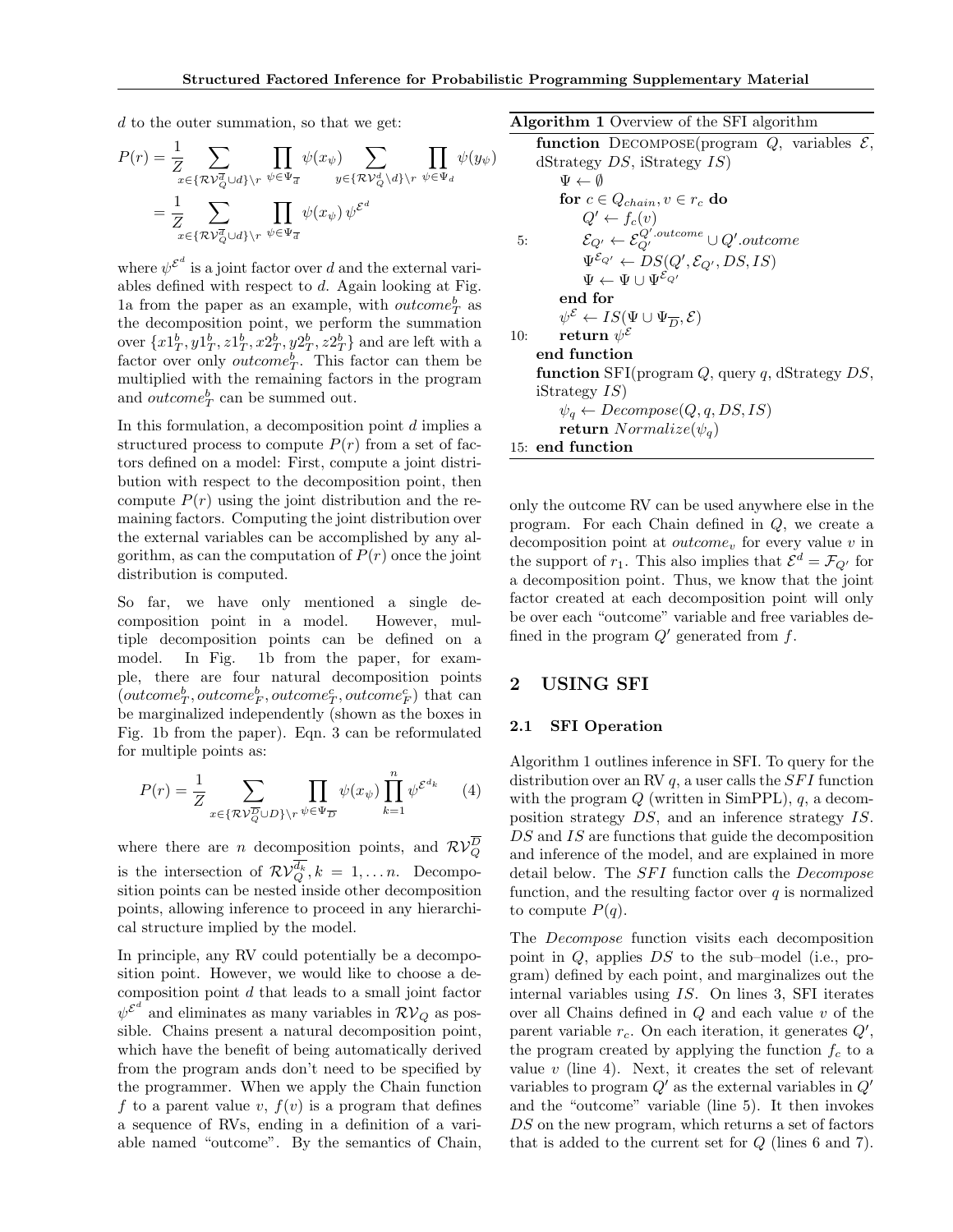| <b>Algorithm 2</b> A recursive decomposition strategy |  |
|-------------------------------------------------------|--|
| function RECURSIVEDECOMPOSITION(program               |  |
| Q, variables $\mathcal{E}$ , iStrategy $IS$           |  |
| return $Decompose(Q, \mathcal{E}, this, IS)$          |  |
| end function                                          |  |

Note that a decomposition may also be recursive, as we describe below.

Once all decomposition points have been visited, the set of factors not generated from a decomposition point  $(\Psi_{\overline{D}})$  is added to  $\Psi$  and IS is applied which returns a factor  $\psi^{\mathcal{E}}$  over the variables in  $\mathcal{E}$  (lines 9 and 10). Much of the work of the SFI framework is performed by the decomposition and inference strategies, so we explain these in detail below.

### 2.2 Strategies for Decomposition

A decomposition strategy DS is a method that defines how a program should be decomposed. It is a function that receives a program  $Q'$  and set of relevant variables  $\mathcal{E}_{Q'}$ , and returns a set of factors  $\Psi^{\mathcal{E}_{Q'}}$  over at least  $\mathcal{E}_{Q'}$ . The simplest  $DS$  is what we call "raising": For a point d, return the set of factors over all variables defined in  $Q'$ . This strategy performs no inference, and as a result, all of the factors from  $\mathcal{RV}_{Q'}$  are "rolled up" to the top–level. If each  $d$  is raised, we get a "flat" strategy. This is how typical inference works; factors are created for all variables and all non–query variables are marginalized out in a flat operation.

To take advantage of different inference algorithms, it is clearly beneficial to have a DS that actually reduces the number of variables in the returned factor set  $\Psi^{\mathcal{E}_{Q'}}$ . As such, we define a recursive strategy as one that will recursively apply the *Decompose* function until no more decomposition points are found, shown in Alg. 2.

Here, each decomposition point in a model is recursively visited in a depth–first traversal. Once a program is reached with no decompositions, IS is applied to the factors in the program, and a joint distribution over the external variables and outcome is returned, and the process is repeated. This is referred to as hierarchical inference in SFI.

More complex and sophisticated strategies can also be applied. For example, a strategy could decompose only if  $\mathcal E$  is at most n variables (n would have to be specified at compile time). If the number of external variables is greater than  $n$ , then the function returns all of the factors defined for the program without running any inference strategy. Otherwise, it calls Decompose again to continue the recursive decomposition.

### 2.3 Strategies for Inference

A strategy for inference applies an inference algorithm to a set of factors defined by program Q and returns a joint distribution over  $\mathcal{E}$ , the set of external variables in the factors. While SFI uses factors communicate the joint distribution to other programs, there is no restriction that an algorithm operate on factors. As long as the algorithm can ingest factors from other decompositions and output a joint factor over  $\mathcal{E}$ , then any algorithm can be used.

SimPPL's implementation of SFI uses factor–based algorithms. There are three algorithms available: Variable elimination (VE) (Koller and Friedman, 2009), belief propagation (BP) (Yedidia et al., 2003) and Gibbs sampling (GS) (Geman and Geman, 1984). VE and BP are standard implementations of these algorithms on factors, and as such we do not provide any details. GS is implemented on a set of factors, but integrating it into SFI is not trivial. Much of the effort is due to the determinism frequently found in PPLs. Our implementation uses automated blocking schemes to ensure proper convergence of the Markov chain. Details on GS can be in Section 3.

### 2.3.1 Choosing an Algorithm

SFI provides the opportunity to develop schemes that dynamically select the best inference algorithm for a decomposition point, serving as the foundation for an automated inference framework. At the application of the inference strategy, there is opportunity to analyze and estimate the complexity of various algorithms applied to the factors, and choose the one with the smallest cost (e.g., speed or accuracy). For example, methods that estimate the running time of various inference algorithms on a model (Lelis et al., 2013) can be encoded into an inference strategy, and the algorithm with the lowest estimated running time can be chosen.

We created a simple heuristic to choose an inference algorithm, but yet still demonstrates the potential of the approach. As VE is an exact algorithm, it is always preferred over other algorithms if it is not too expensive, but unfortunately is impractical on most problems. We therefore have a heuristic to use VE on a set of factors. We first compute an elimination order, O, to marginalize to the external variables. The cost of eliminating a single variable is the increase in cost between the new factor involving the variable and the existing factors, and the cost of VE is the maximum over all variables, using O. If the cost is less than some threshold we use VE, otherwise, BP or GS.

To choose between BP and GS, we also use another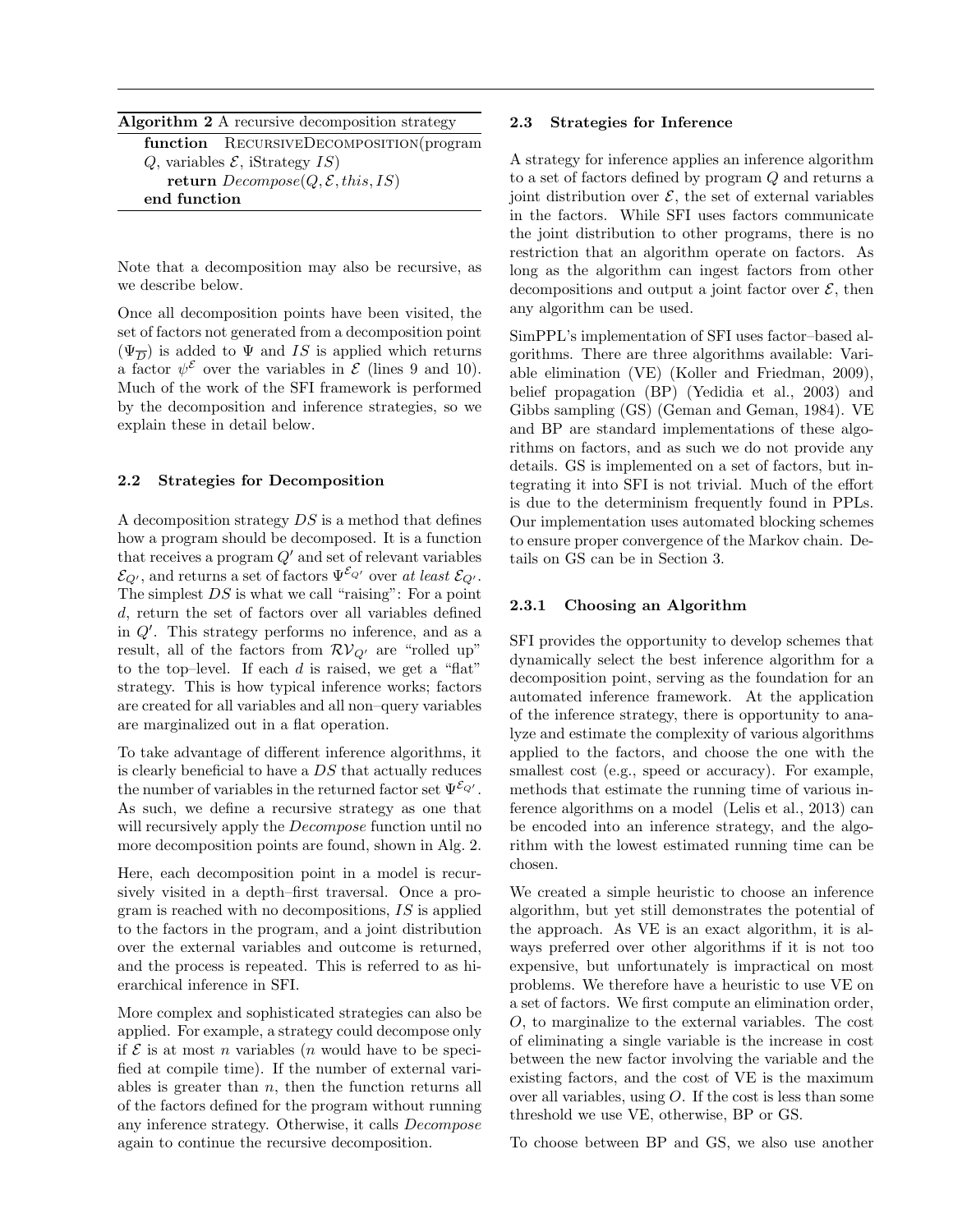heuristic. As the degree of determinism in a model strongly correlates with the convergence rate of BP (Ihler et al., 2005), we use the amount of determinism in the model as a choice between using BP or GS. We mark a variable as deterministic if, when using GS, we must create a block of more than one variable. If the fraction of deterministic variables (as compared to all variables) in the model is greater than a threshold, then we invoke BP and otherwise GS. While these strategies are heuristics, they do demonstrate the proof of concept for automated inference, and the results presented in the next section show that they are effective.

### 3 GIBBS SAMPLING ON FACTORS

We designed a blocked Gibbs sampler that operates on factor graphs and is compatible with our structured factored inference interface.

### 3.1 Automatic Blocking

Blocked Gibbs sampling is necessary because variables in SimPPL can have deterministic dependencies. Failing to sample deterministically related variables jointly via Gibbs sampling results in a reducible Markov Chain over the state space of the variables that cannot converge to the correct result. Since the algorithm only receives a set of factors and basic information about the variables in the factors, it must automatically determine a set of blocks over which to perform Gibbs sampling, where each block is a set of variables. We block variables together by classifying them as either stochastic or deterministic. For deterministic variables, we maintain a list of its parents (i.e., the set of variables that uniquely determine its value). Stochastic variables can be thought of as variables with no deterministic parents. We begin by placing each stochastic variable in its own block. Then, we recursively add each deterministic variable to every block that contains one of its parents.

### 3.2 Gibbs Sampling with Factor Operations

After block creation, the algorithm can proceed with Gibbs sampling on one block at a time. It must first generate a consistent sample for each variable. If no variables have hard evidence, the algorithm can generate an initial sample by performing forward sampling according to the factors. Otherwise, a WalkSAT-like procedure is necessary to produce a sample consistent with the evidence. To compute the joint distribution of a block conditioned on its Markov blanket, observe that the Markov blanket of a block consists of the set of variables that share a factor with at least one variable in the block. Thus, an iteration of Gibbs sampling on a block proceeds as follows:

- 1. Take the set of factors defined over at least one variable in the block.
- 2. Condition these factors on the current assignment of the block's Markov blanket.
- 3. Marginalize each factor to the variables in the block.
- 4. Compute the joint distribution over the block by taking the product of the conditioned and marginalized factors.
- 5. Sample from the normalized joint distribution over the block.
- 6. Update the current assignment of variables in the block.

A single iteration of Gibbs sampling completes when this procedure has been applied once to every block, following which we may record a sample. Unfortunately, this naive implementation is generally exponentially slow in the size of the block. In the SimPPL implementation, factors are stored as a map from an assignment of the factor's variables to a real-valued weight. Consequently, conditioning and marginalizing generally takes time proportional to the number of entries in a factor. Additionally, computing a product of two factors with distinct variables takes time proportional to the product of the number of entries in the two factors. This fails to take advantage of the fact that variables in the blocks are deterministically related. Indeed, for any assignment of a single value to a variable in the block, there is only one consistent assignment of values for the remaining variables in the block when given the Markov blanket. This is to say that if the single non-deterministic variable in a block has a set of outcomes of size  $n$ , a better implementation should take time linear in  $n$  to compute the joint distribution given the Markov blanket.

### 3.3 Performance Optimizations

We describe several optimizations that allow our factored Gibbs sampler to perform comparably to a traditional Gibbs sampler.

### 3.3.1 Conditioning and Marginalizing

We begin by changing the choice of data structure for factors in a block. We take each factor and partition its variables into two sets: those that belong to the block, B, and those that belong to the block's Markov